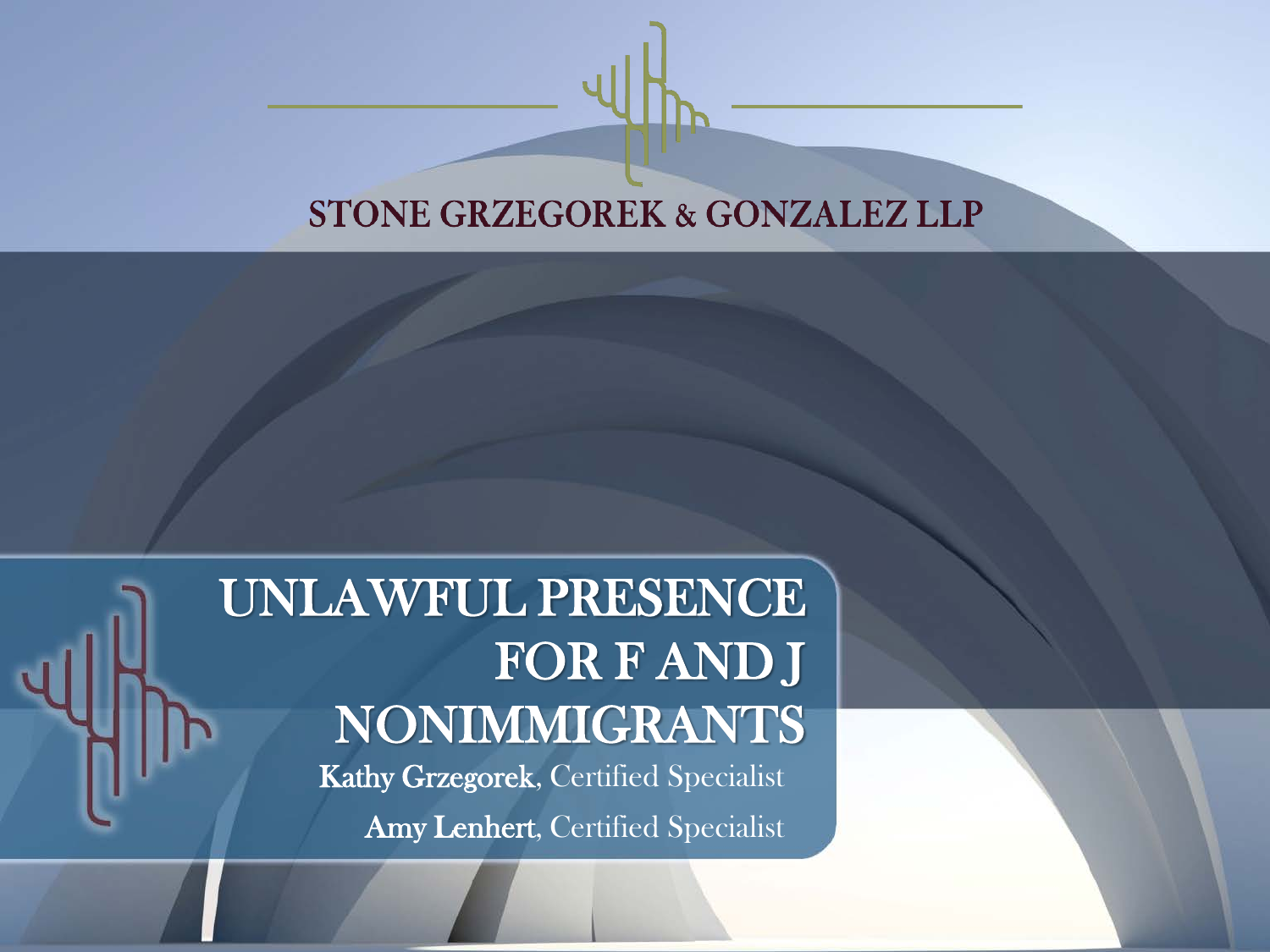# What is "Unlawful Presence?"

- □ Concept introduced into immigration law in 1996 with new, strict legislation
- $\Box$  Includes any time in the U.S. after period of stay authorized by the Attorney General
- $\Box$  Includes any time in the U.S. after entry without inspection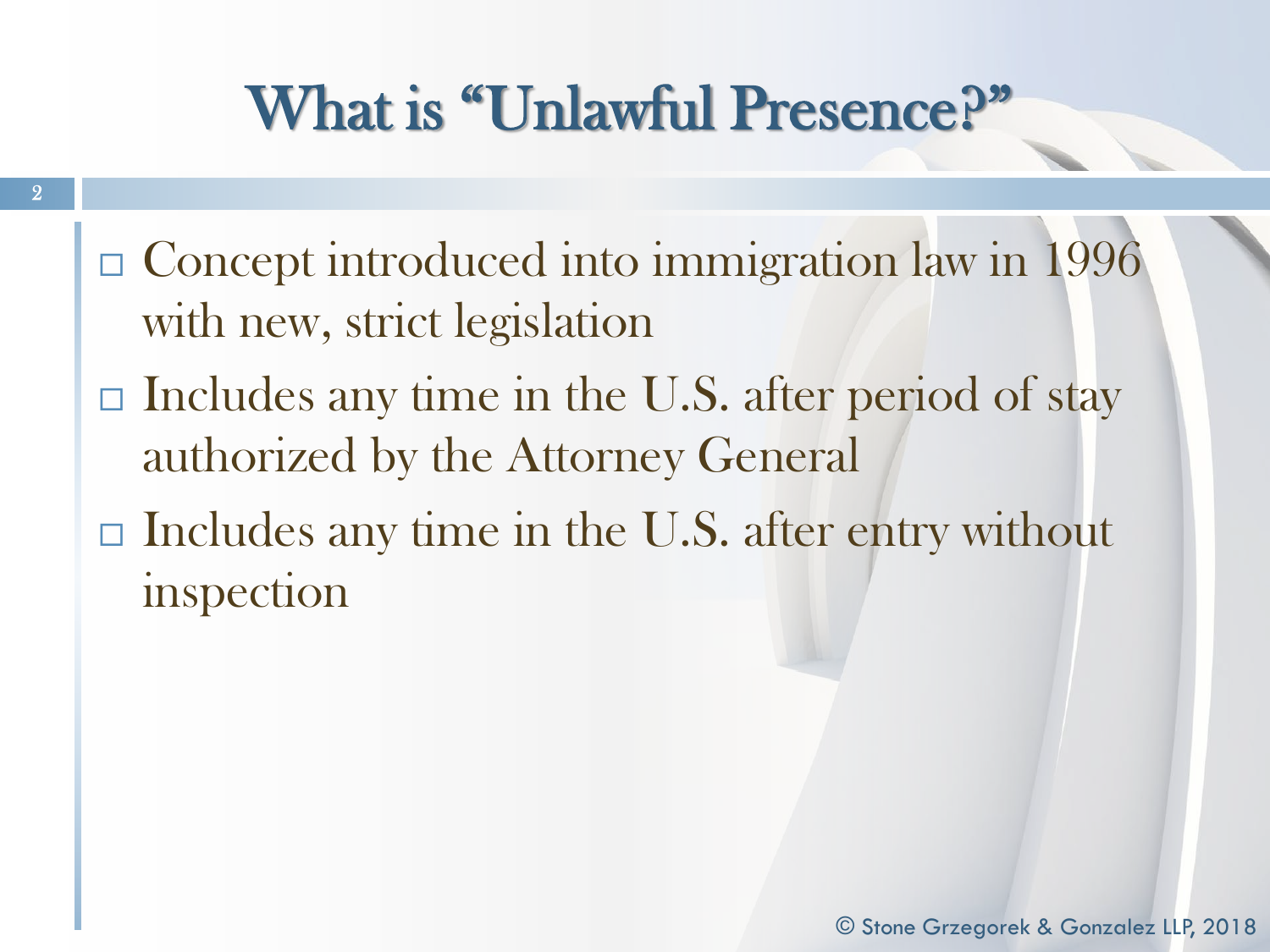# Penalties for Unlawful Presence

- $\Box$  More than 180 days of unlawful presence during a single stay but less than a year? Subject to 3-year bar on admission
- $\Box$  More than a year of unlawful presence during a single stay? Subject to 10-year bar on admission
- $\Box$  A total of more than one year (whether in a single stay or multiple stays) followed by reentry or attempted reentry without authorization? Permanently inadmissible
- □ Bars are only triggered on departure from the United **States**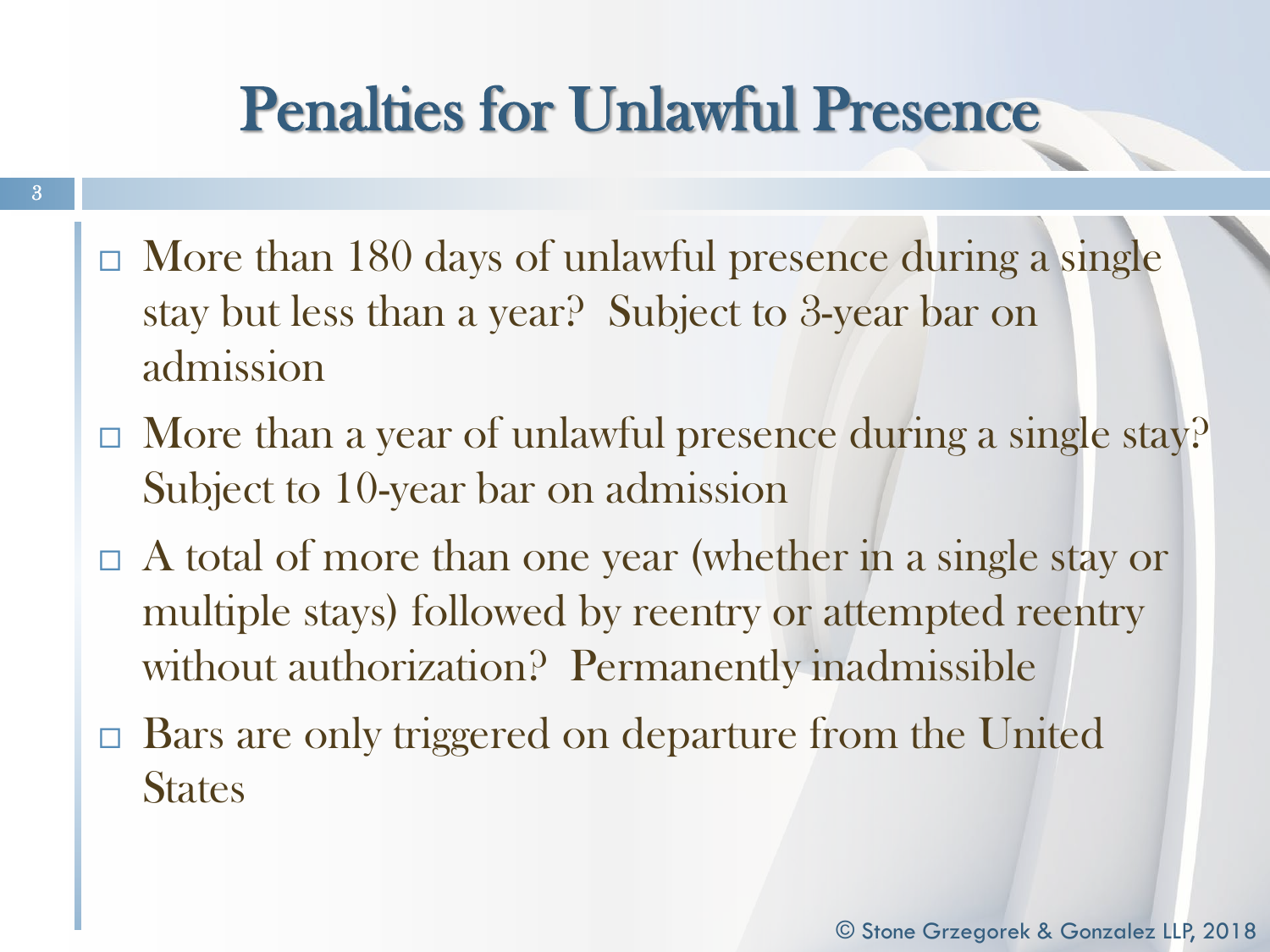### "Duration of Status"

- Most non-immigrant visa holders are admitted until a certain date, which is listed on their I-94 arrival/departure form
- $\Box$  F-1 students and J-1 exchange visitors are typically admitted for "duration of status" or D/S
- $\Box$  Duration of status = the time during which a student is pursuing a full course of study at an educational institution authorized by DHS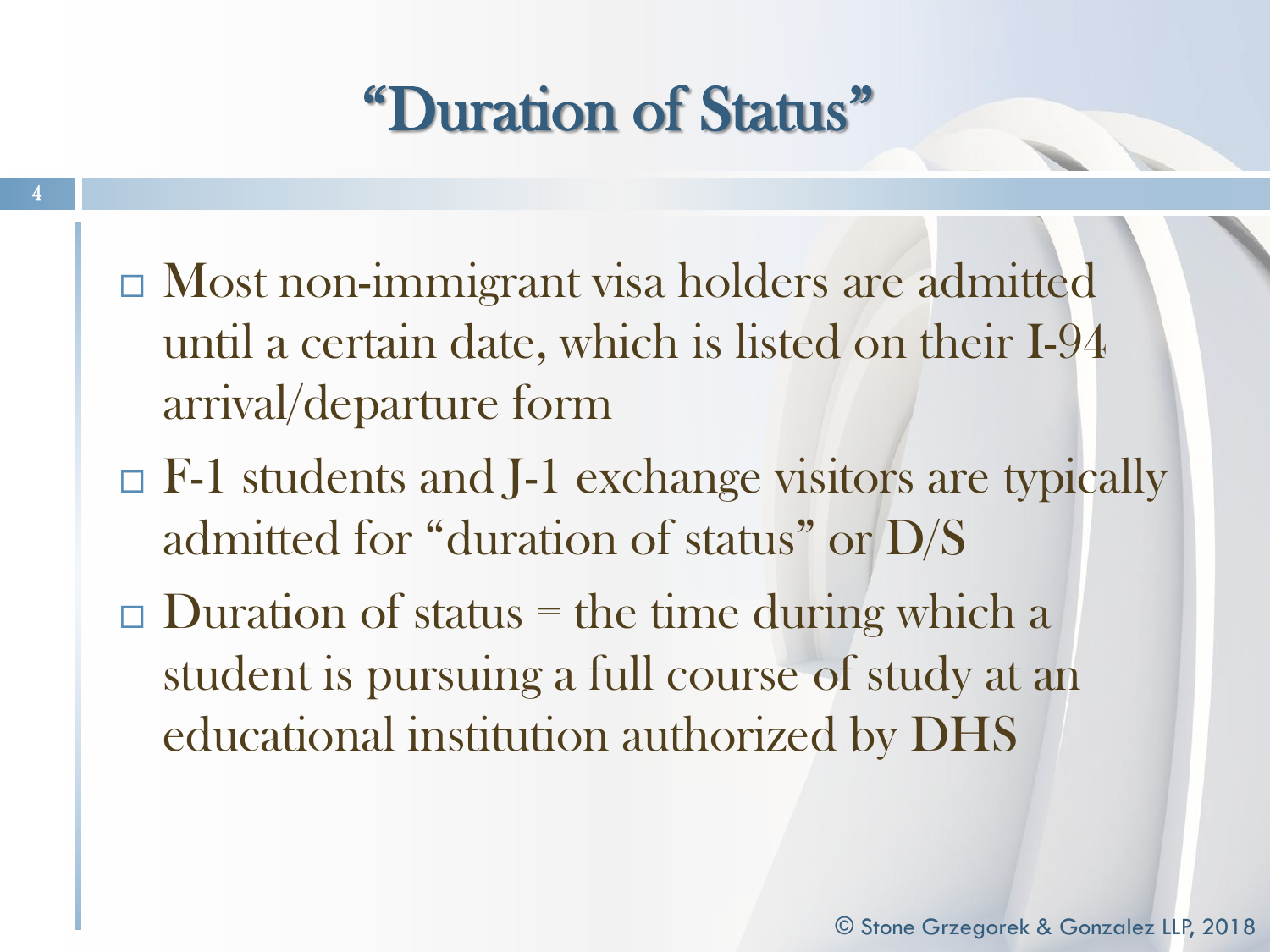# Prior USCIS Policy Regarding D/S

- $\Box$  A person admitted for duration of status will start accumulating unlawful presence upon the **earlier** of: **An** official finding of violation of status by the DHS, or
	- $\blacksquare$  **An order of removal by an Immigration Judge**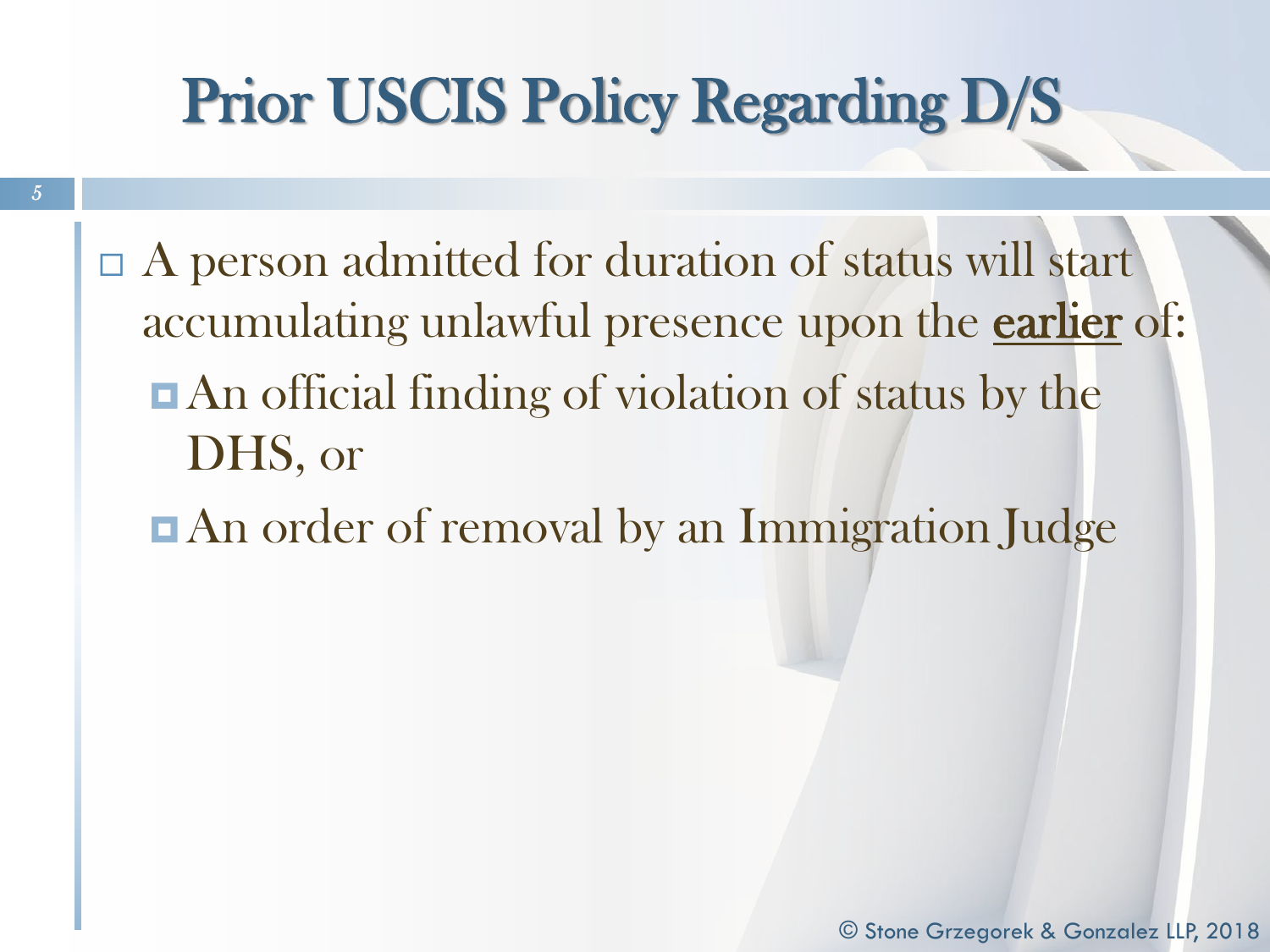$\Box$  Effective August 9, 2018

6

 $\Box$  Failure to maintain non-immigrant status before August 9, 2018? Unlawful presence starts on August 9, 2018 (unless there has already been a finding of a status violation by DHS or an IJ order of removal)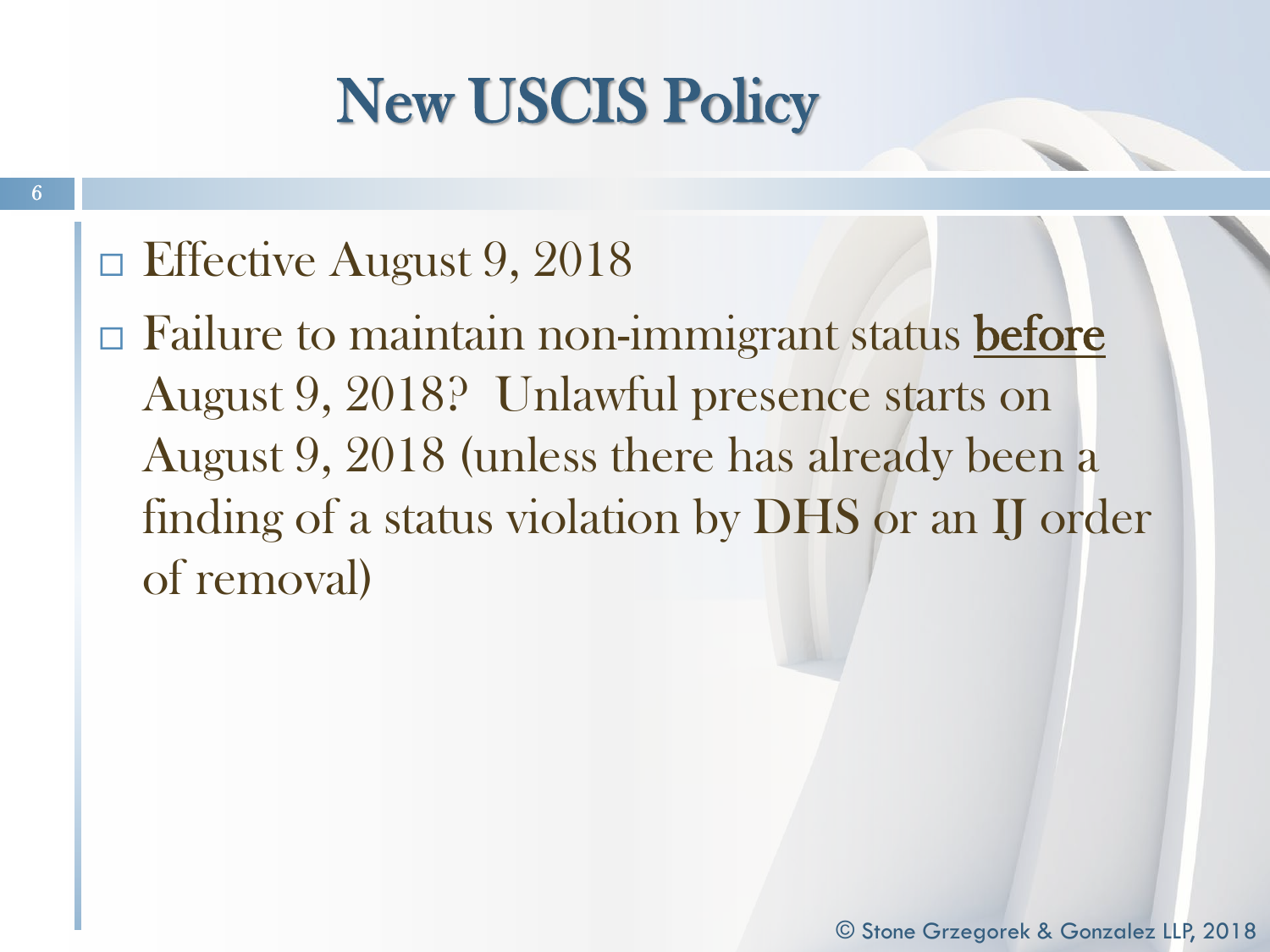- $\Box$  Failure to maintain non-immigrant status after August 9, 2018? Unlawful presence will begin upon:
	- **The day after a student fails to pursue a full-time** course of study
	- **The day after a student engages in unauthorized** activity
	- **The day after completing studies (including OPT)** and any grace period)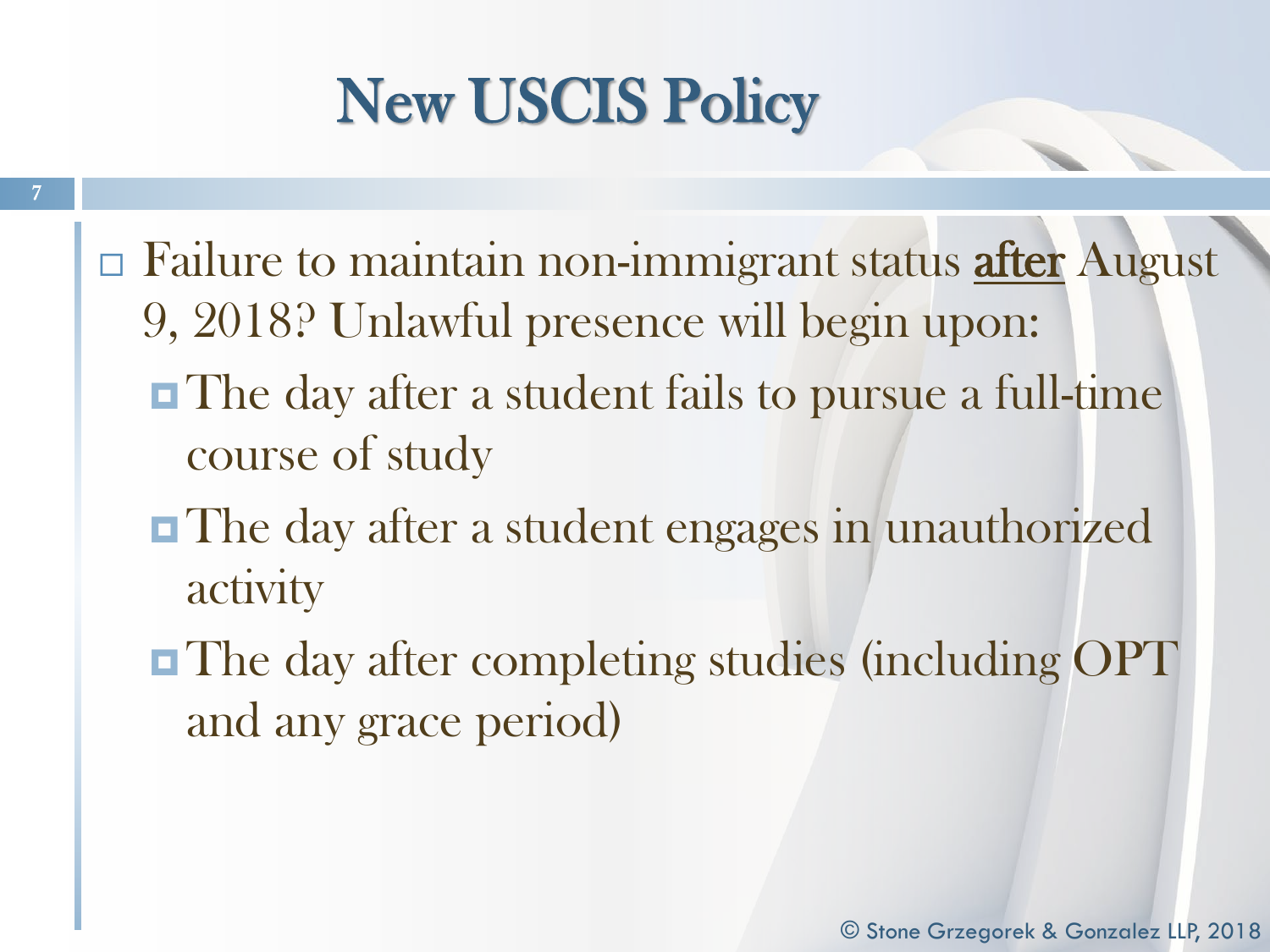$\Box$  Failure to maintain non-immigrant status after August 9, 2018, continued… The day after I-94 expires if there is a date certain

**The day after an Immigration Judge orders** removal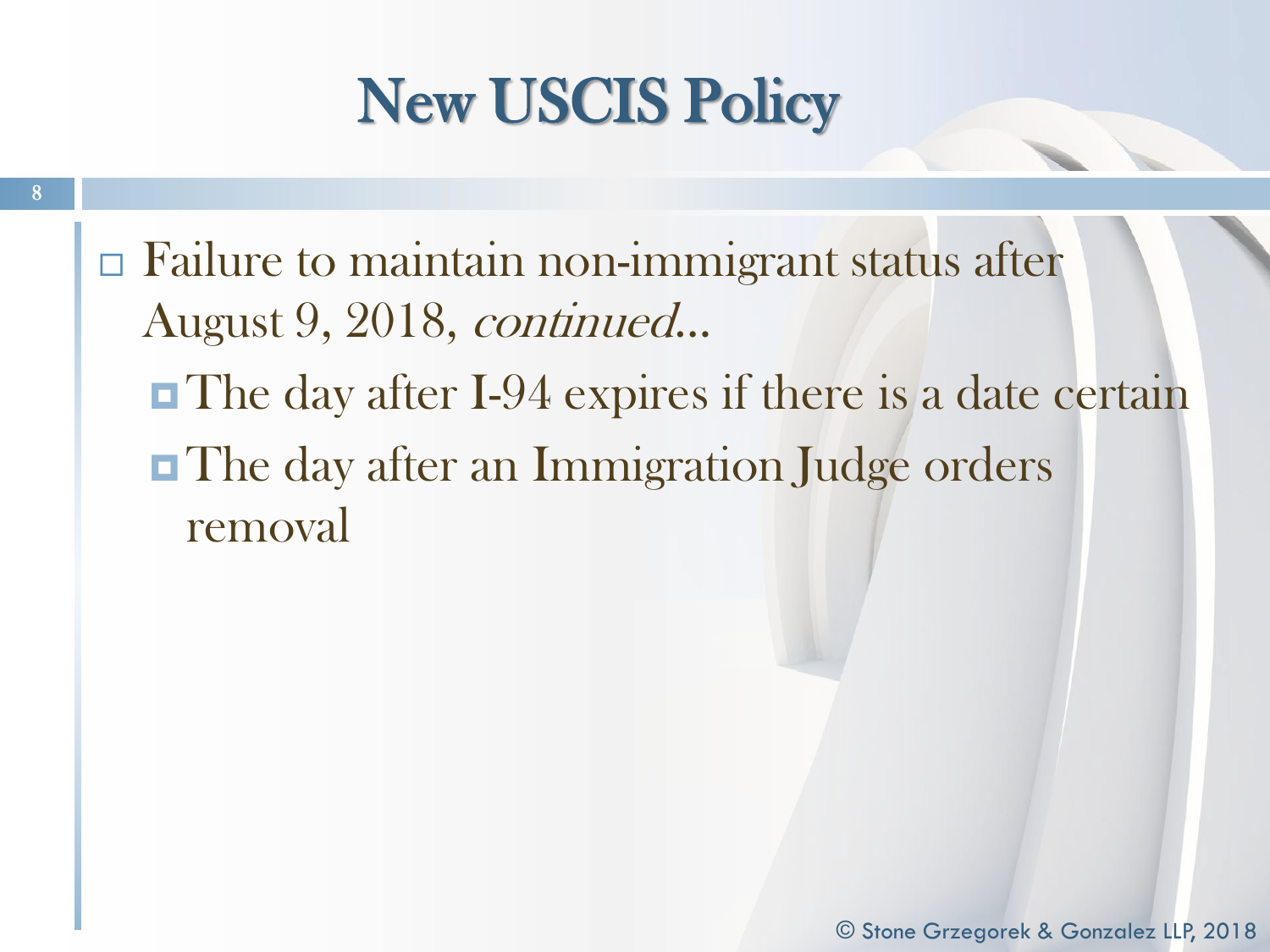- □ Generally, there is no unlawful presence during:
	- A student's 30 day-admission period prior to starting studies
	- A change in educational levels
	- **Pending "cap=gap" H-1B petition**
	- **Pending OPT application**
	- **Pursuing transfer**
	- Reduced course load **authorized** by DSO
	- **EXECUTE:** "Emergent circumstances"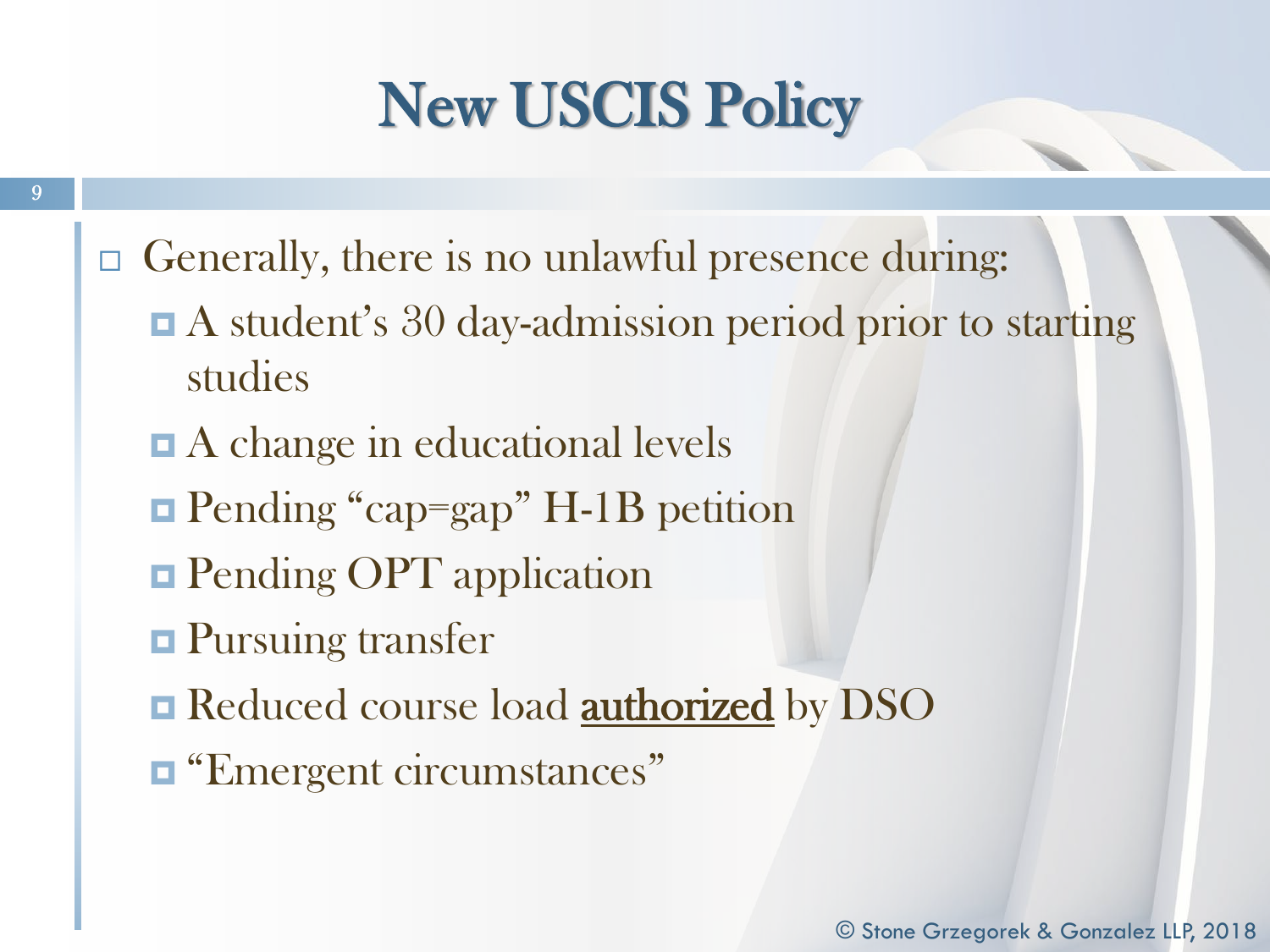## What About Reinstatement?

- $\Box$  An application for reinstatement of student status will only protect you from unlawful presence if it was timely filed (within 5 months of termination)
- □ Untimely application for reinstatement will only protect you from unlawful presence if it is approved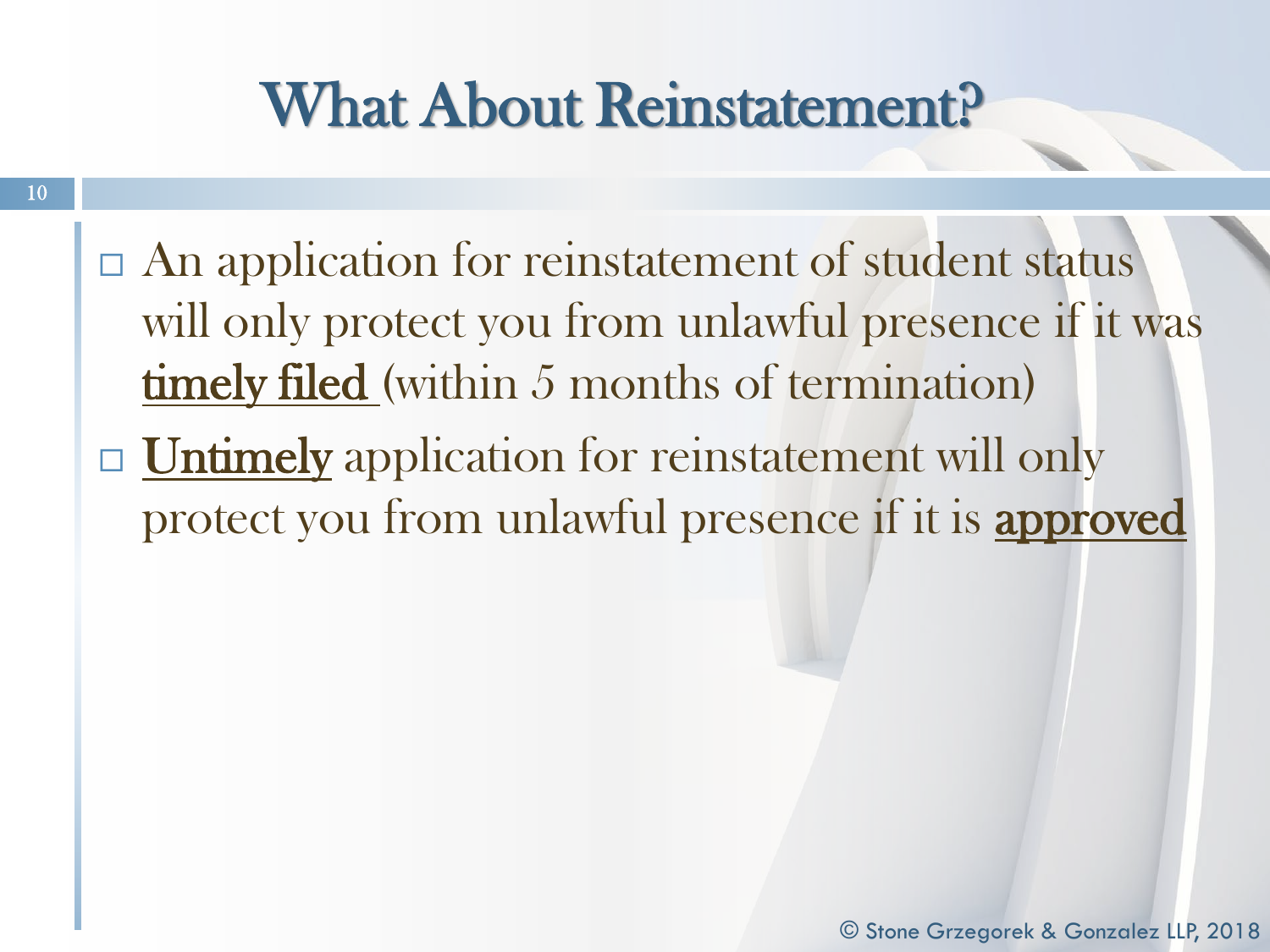### What About Change of Status?

- 11
- $\Box$  If an application for a change of status (F-1 to H-1B) is denied as "frivolous" or due to unauthorized employment, there is no unlawful presence protection even if the application was timely filed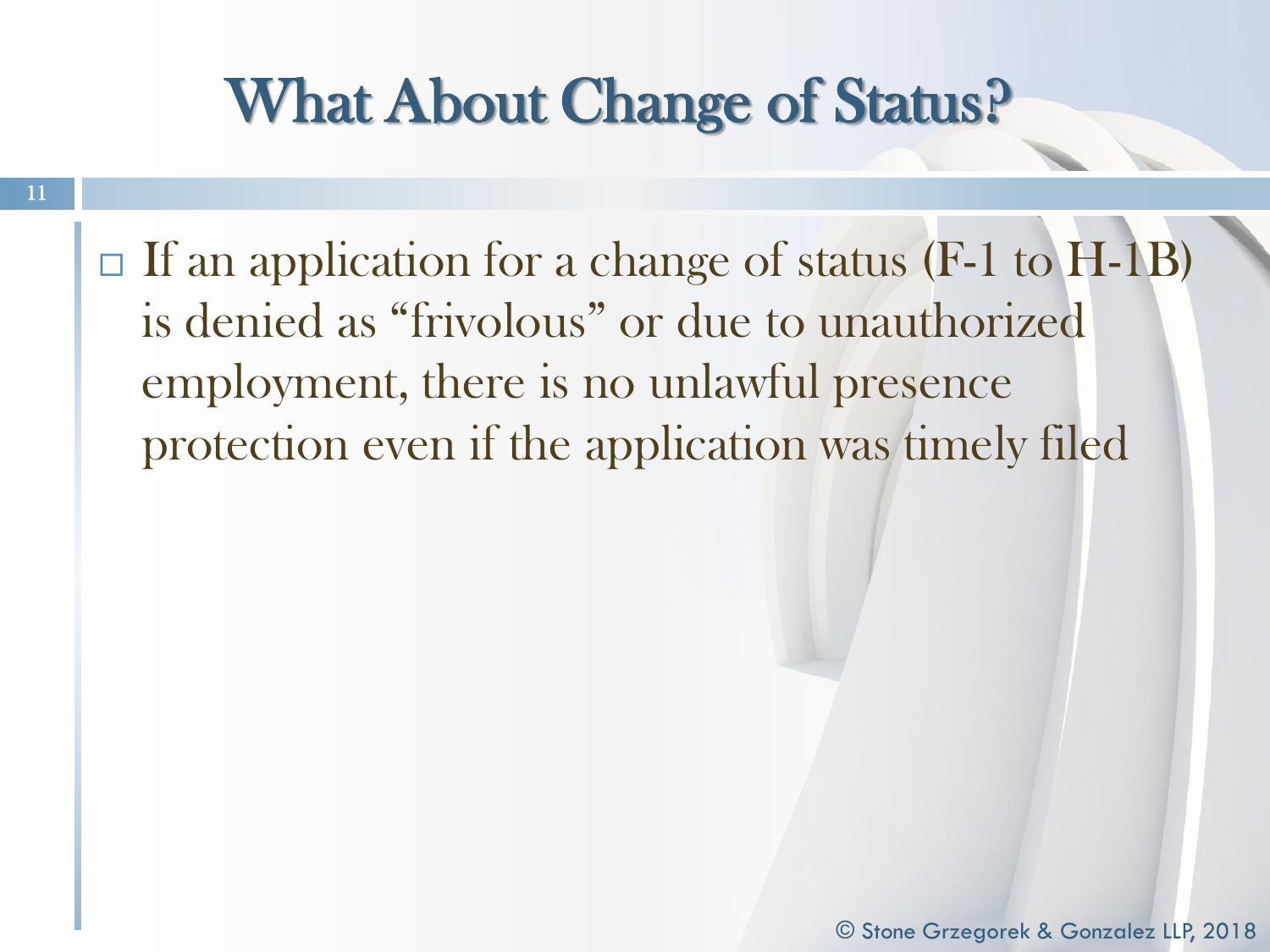### Determining Unlawful Presence

- USCIS will determine the start date for unlawful presence by:
	- **Review of systems available to the agency (SEVIS)**
	- Information in the individual's record
	- Response to Request for Evidence or Notice of Intent to Deny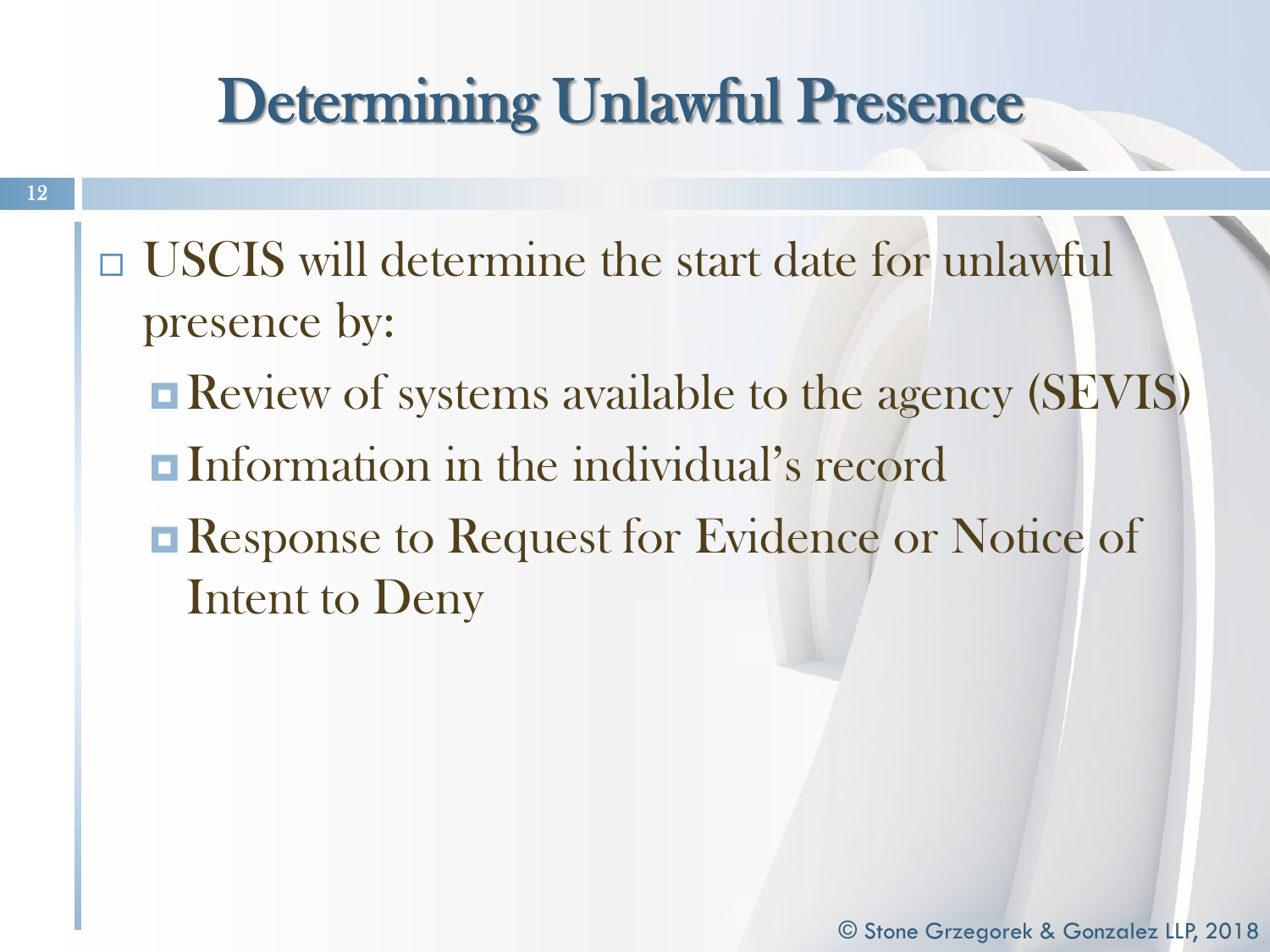# How Does This Impact Me?

- $\Box$  Full course of study = 12 units
- There are limits on the number of online courses allowed
- $\Box$  OPT employment out of the major area of study?
- **Periods of unemployment during OPT validity?**
- $\Box$  Spouse or child is contingent on principal (F-1, J-1)  $\blacksquare$  F-1 unlawful presence = F-2 unlawful presence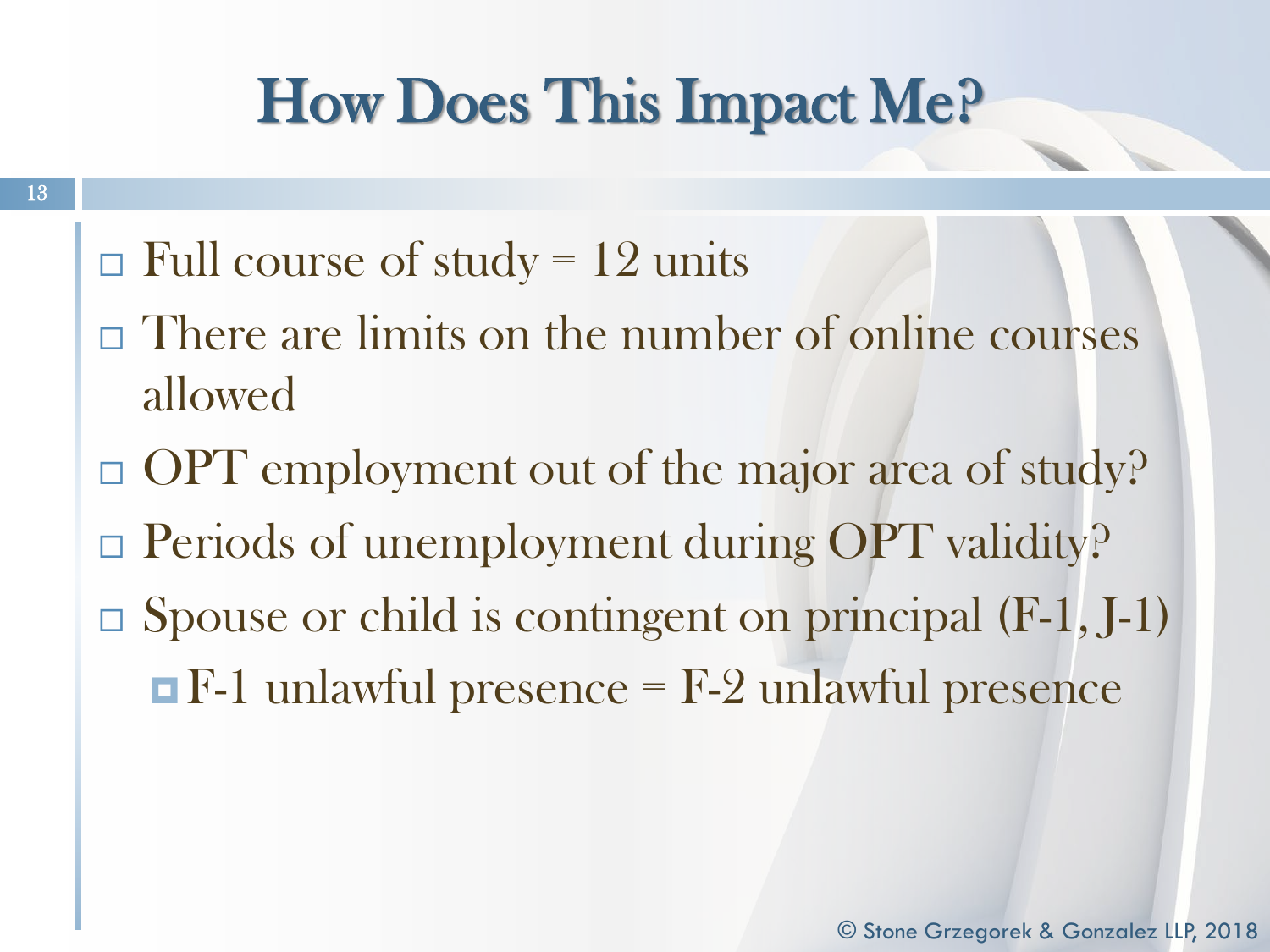## Overcoming the 3 or 10 Year Bar

- $\Box$  Nonimmigrant visa waiver
	- Requires recommendation of Consular officer + final approval by DHS
- $\Box$  Immigrant visa waiver
	- $\blacksquare$  Requires a "qualifying relative" = spouse or child who is a US citizen or lawful permanent resident of the United States
	- **Nust show extreme hardship to qualifying relative**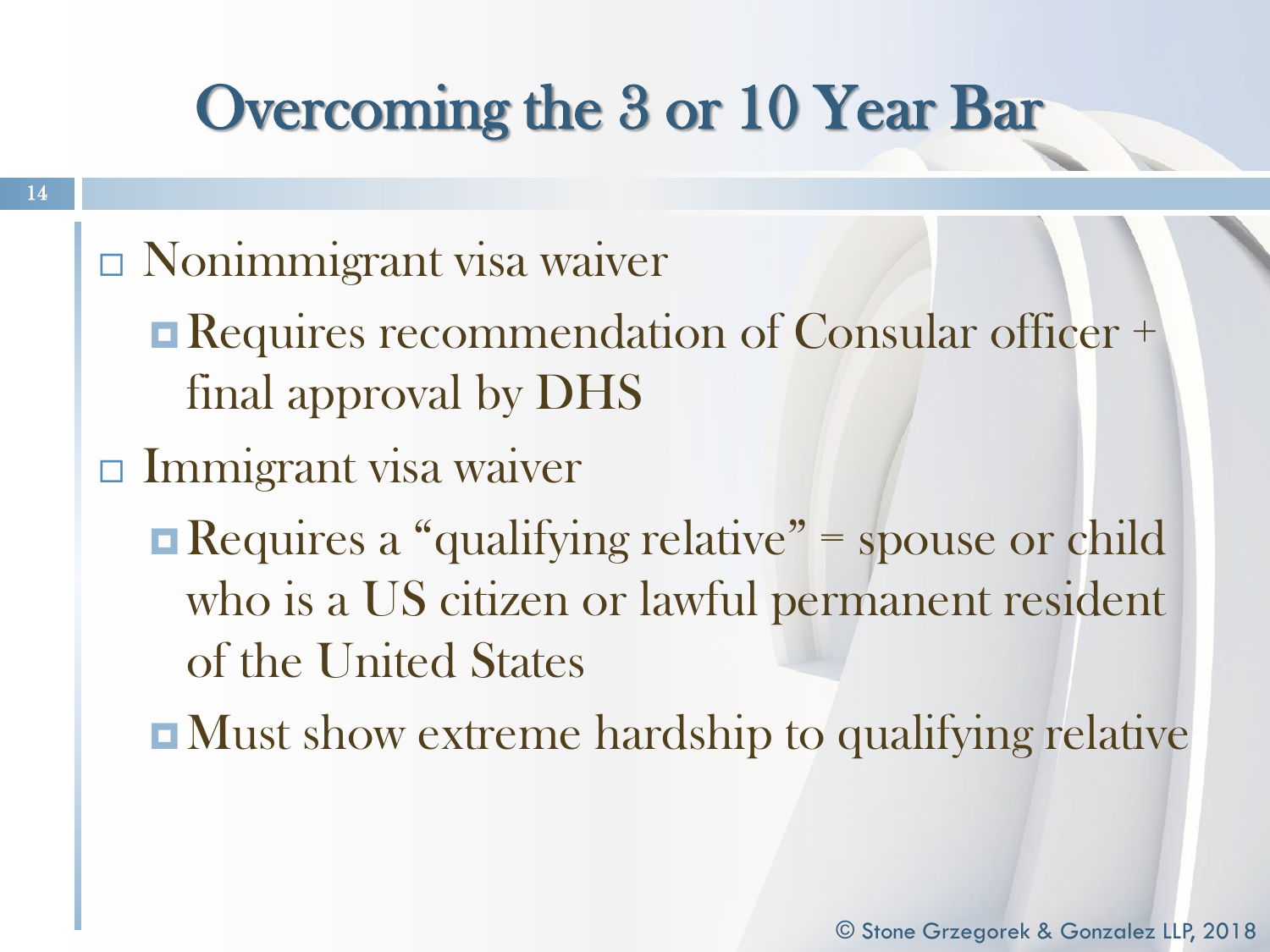#### Questions?